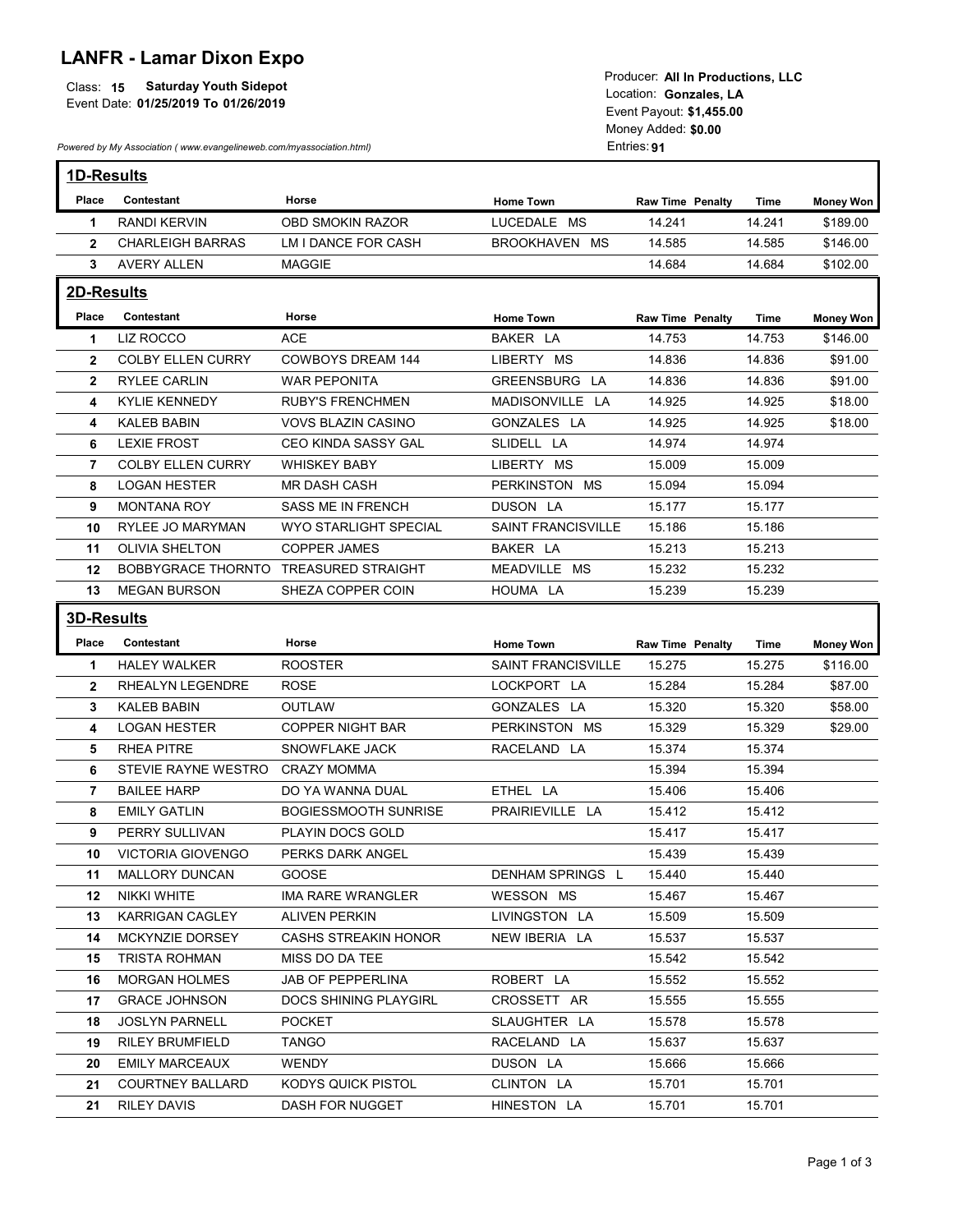| 4D-Results<br>Place<br>$\mathbf 1$<br>$\mathbf 1$<br>3<br>4<br>5<br>6<br>7<br>8<br>9<br>10 | Contestant<br><b>KIRSTYN NUGENT</b><br><b>CHARLEIGH BARRAS</b><br><b>GENTRY GIACONE</b><br>RAMSIE PREJEAN | Horse<br><b>HARLEY</b>                 | <b>Home Town</b>              |                                            |                    |                             |
|--------------------------------------------------------------------------------------------|-----------------------------------------------------------------------------------------------------------|----------------------------------------|-------------------------------|--------------------------------------------|--------------------|-----------------------------|
|                                                                                            |                                                                                                           |                                        |                               |                                            |                    |                             |
|                                                                                            |                                                                                                           |                                        | EFFIE LA                      | <b>Raw Time Penalty</b><br>15.768          | Time<br>15.768     | <b>Money Won</b><br>\$76.00 |
|                                                                                            |                                                                                                           | SKIPPIE GREASEBAR                      | BROOKHAVEN MS                 | 15.768                                     | 15.768             | \$76.00                     |
|                                                                                            |                                                                                                           | <b>IVORY LA JOLLY</b>                  | INDEPENDENCE LA               | 15.862                                     | 15.862             | \$44.00                     |
|                                                                                            |                                                                                                           | WONDER BABY BAY SIX                    | GONZALES LA                   | 15.896                                     | 15.896             | \$22.00                     |
|                                                                                            | <b>KRYSTA THERIOT</b>                                                                                     | <b>CHIEF</b>                           | LAFAYETTE LA                  | 15.918                                     | 15.918             |                             |
|                                                                                            | JAYDA WESTBROOK                                                                                           | WAITIN ON THE MAILMAN                  | ST ROSE LA                    | 16.026                                     | 16.026             |                             |
|                                                                                            | <b>DESTAINE JOHNSON</b>                                                                                   | SADIE                                  | DEVILLE LA                    | 16.044                                     | 16.044             |                             |
|                                                                                            | <b>CHARLEIGH BARRAS</b><br><b>OLIVIA SHELTON</b>                                                          | JOHNNY B GOOD<br><b>BLUE CINCO GAL</b> | BROOKHAVEN MS<br>BAKER LA     | 16.082<br>16.161                           | 16.082<br>16.161   |                             |
|                                                                                            | <b>BROOKLYN RINGO</b>                                                                                     | <b>BENTLEY</b>                         | OSCAR LA                      | 16.179                                     | 16.179             |                             |
| 5D-Results                                                                                 |                                                                                                           |                                        |                               |                                            |                    |                             |
| Place                                                                                      | Contestant                                                                                                | Horse                                  | <b>Home Town</b>              | <b>Raw Time Penalty</b>                    | Time               | <b>Money Won</b>            |
| -1                                                                                         | <b>KRYSTA THERIOT</b>                                                                                     | <b>ZIPPY</b>                           | LAFAYETTE LA                  | 16.269                                     | 16.269             | \$58.00                     |
| $\mathbf{2}$                                                                               | <b>MALLORY DUNCAN</b>                                                                                     | <b>SILVER</b>                          | DENHAM SPRINGS L              | 16.331                                     | 16.331             | \$44.00                     |
| 3                                                                                          | BOBBYGRACE THORNTO PRINCESS CHEYENNE                                                                      |                                        | MEADVILLE MS                  | 16.479                                     | 16.479             | \$29.00                     |
| 4                                                                                          | <b>JULIA CHAMPAGNE</b>                                                                                    | <b>THUNDER</b>                         | HOUMA LA                      | 16.677                                     | 16.677             | \$15.00                     |
| 5                                                                                          | <b>EMILY HYMEL</b>                                                                                        | REMEMBER ME I'M SMART                  |                               | 16.709                                     | 16.709             |                             |
| 6                                                                                          | <b>AUDREE ERVIN</b>                                                                                       | COLE<br><b>MISTER</b>                  |                               | 16.794                                     | 16.794             |                             |
| $7^{\circ}$<br>8                                                                           | JAYDA WESTBROOK<br><b>EMILY GATLIN</b>                                                                    | FRENCH MISS OTOE                       | ST ROSE LA<br>PRAIRIEVILLE LA | 16.993<br>17.149                           | 16.993<br>17.149   |                             |
| 9                                                                                          | <b>RILEY BRUMFIELD</b>                                                                                    | <b>BOONS MCBLUE</b>                    | RACELAND LA                   | 17.182                                     | 17.182             |                             |
| 10                                                                                         | ELLE LOUVIERE                                                                                             | SAMEA                                  | PRAIRIEVILLE LA               | 17.187                                     | 17.187             |                             |
|                                                                                            | 11 AUBREY WESTBROOK                                                                                       | MISTER                                 | ST ROSE LA                    | 17.333                                     | 17.333             |                             |
|                                                                                            | 12 AUBREY WESTBROOK                                                                                       | WAITIN ON THE MAILMAN                  | ST ROSE LA                    | 17.370                                     | 17.370             |                             |
|                                                                                            | 13 MIA BALDWIN                                                                                            | IZZY                                   | GEISMAR LA                    | 17.451                                     | 17.451             |                             |
|                                                                                            | 14 KERI GRANGER                                                                                           | ADONS CORANA DELIGHT                   | DERIDDER LA                   | 17.459                                     | 17.459             |                             |
|                                                                                            | 15 BRYLEE VIARS<br>16 KINLEY STARKEY                                                                      | <b>GRACE</b><br><b>PRISSY</b>          | GULFPORT MS<br>LORANGER LA    | 17.670<br>19.005                           | 17.670<br>19.005   |                             |
|                                                                                            | 17 CAMI SAUCIER                                                                                           | YELLER                                 |                               | 19.464                                     | 19.464             |                             |
|                                                                                            | 18 SOPHIE BADEAUX                                                                                         | ROADIE                                 | HOUMA LA                      | 19.921                                     | 19.921             |                             |
|                                                                                            | <b>No Time-Results</b>                                                                                    |                                        |                               |                                            |                    |                             |
|                                                                                            | <b>Place Contestant</b>                                                                                   | Horse                                  | <b>Home Town</b>              | <b>Raw Time Penalty</b>                    | Time               | <b>Money Won</b>            |
|                                                                                            | RYLEE JO MARYMAN                                                                                          | <b>CLARKS BILLY BOY</b>                | <b>SAINT FRANCISVILLE</b>     | 14.174 100 914.174                         |                    |                             |
|                                                                                            | KAITLYN RYDER                                                                                             | FRED                                   | MAURICE LA                    | 14.924                                     | 100 914.924        |                             |
|                                                                                            | <b>KYLIE KENNEDY</b>                                                                                      | <b>FLITS JITTER BUG</b>                | MADISONVILLE LA               | 14.945                                     | 100 914.945        |                             |
|                                                                                            | <b>TRISTEN CAIN</b>                                                                                       | <b>BECO</b>                            | PRIDE LA                      | 15.113<br>100                              | 915.113            |                             |
|                                                                                            | <b>GABRIELLE JONES</b>                                                                                    | <b>COOSAMINT PATTI</b>                 | GRAY LA                       | 15.167                                     | 100 915.167        |                             |
|                                                                                            | <b>KAITLYN RYDER</b><br>BOBBYGRACE THORNTO CAMILOT FLIT                                                   | NUDE AND NAUGHTY                       | MAURICE LA                    | 15.281<br>100<br>15.388                    | 915.281<br>915.388 |                             |
|                                                                                            | KARLEE SCHULKENS                                                                                          | <b>ROCKY</b>                           | MEADVILLE MS<br>SLIDELL LA    | 100<br>15.626<br>100                       | 915.626            |                             |
|                                                                                            | <b>ABIGAIL STAFFORD</b>                                                                                   | <b>MARGO</b>                           | GONZALES LA                   | 15.682<br>100                              | 915.682            |                             |
|                                                                                            | <b>BRODY HICKMAN</b>                                                                                      | <b>SIX PACKIN' OUTLAW</b>              |                               | 15.730                                     | 100 915.730        |                             |
|                                                                                            | <b>BAILEE HARP</b>                                                                                        | <b>LENA'S RED MONEY</b>                | ETHEL LA                      | 15.769<br>100                              | 915.769            |                             |
|                                                                                            | SOPHIA GIL                                                                                                | JD                                     | LAPLACE LA                    | 15.778<br>100                              | 915.778            |                             |
|                                                                                            | <b>MORGAN HOLMES</b>                                                                                      | ROJO EL DIABLO DUNIT                   | ROBERT LA                     | 15.808<br>100                              | 915.808            |                             |
|                                                                                            | <b>BRADEN HICKMAN</b>                                                                                     | G ROCK                                 |                               | 16.217  100  916.217                       |                    |                             |
|                                                                                            | <b>KRYSTA THERIOT</b><br>AUBREY WESTBROOK                                                                 | ZIGGY<br>BO.                           | LAFAYETTE LA<br>ST ROSE LA    | 16.335  100  916.335<br>16.645 100 916.645 |                    |                             |